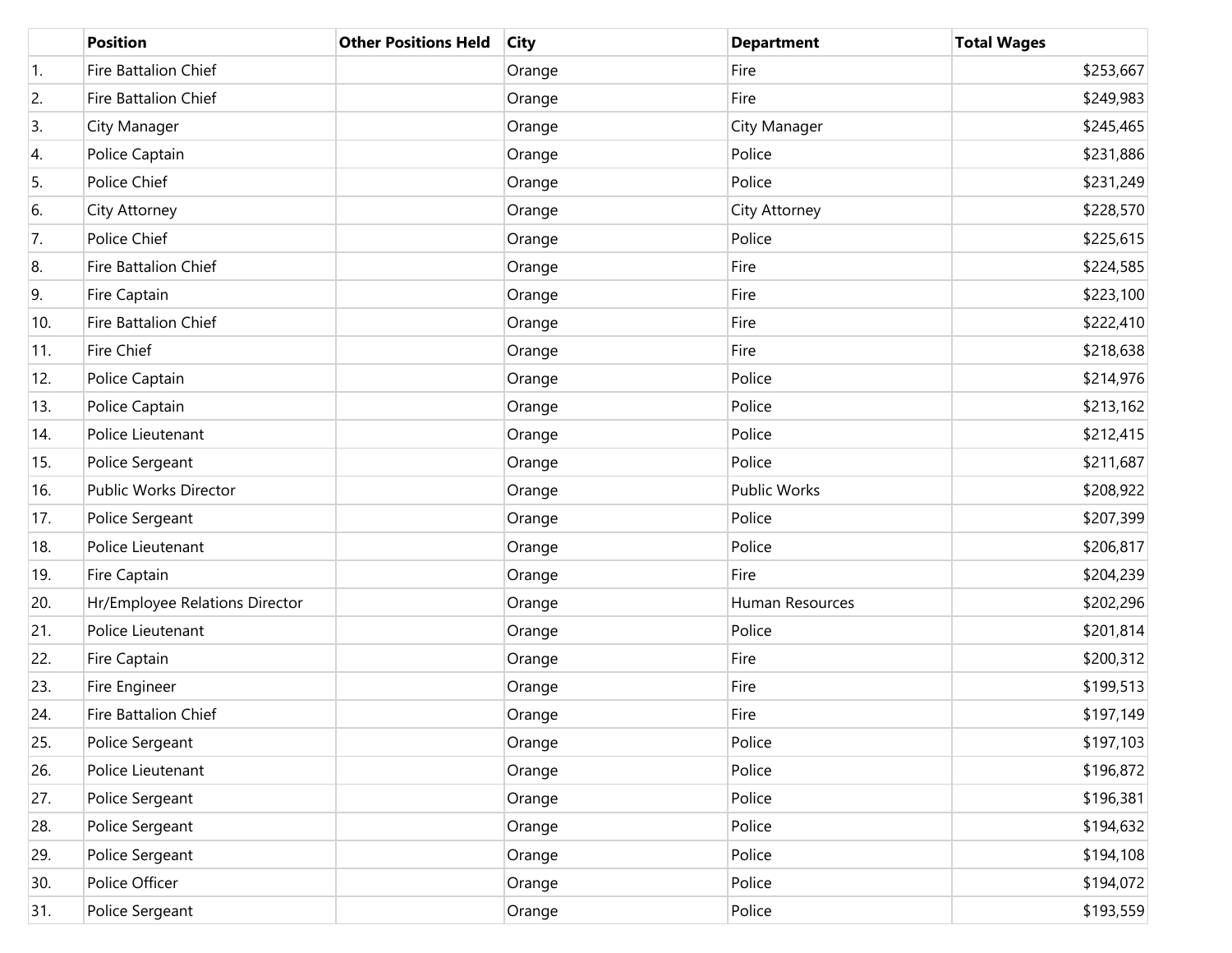| 32. | Fire Engineer                    | Orange | Fire          | \$193,200 |
|-----|----------------------------------|--------|---------------|-----------|
| 33. | Fire Captain                     | Orange | Fire          | \$192,756 |
| 34. | Police Lieutenant                | Orange | Police        | \$192,725 |
| 35. | Fire Captain                     | Orange | Fire          | \$192,098 |
| 36. | Fire Inspector/Investigator      | Orange | Fire          | \$191,368 |
| 37. | Fire Engineer                    | Orange | Fire          | \$191,359 |
| 38. | Fire Engineer                    | Orange | Fire          | \$188,524 |
| 39. | Police Lieutenant                | Orange | Police        | \$188,334 |
| 40. | Police Sergeant                  | Orange | Police        | \$184,894 |
| 41. | Fire Captain                     | Orange | Fire          | \$184,821 |
| 42. | Police Sergeant                  | Orange | Police        | \$183,042 |
| 43. | Fire Engineer                    | Orange | Fire          | \$182,949 |
| 44. | Police Sergeant                  | Orange | Police        | \$181,486 |
| 45. | Finance Director                 | Orange | Finance       | \$180,884 |
| 46. | Senior Assistant City Attorney   | Orange | City Attorney | \$179,963 |
| 47. | Police Sergeant                  | Orange | Police        | \$179,009 |
| 48. | Police Sergeant                  | Orange | Police        | \$178,349 |
| 49. | Police Sergeant                  | Orange | Police        | \$176,427 |
| 50. | Fire Captain                     | Orange | Fire          | \$176,157 |
| 51. | Fire Captain                     | Orange | Fire          | \$175,649 |
| 52. | Deputy Pw Director/City Engineer | Orange | Public Works  | \$174,718 |
| 53. | Fire Captain                     | Orange | Fire          | \$174,534 |
| 54. | Fire Captain                     | Orange | Fire          | \$174,459 |
| 55. | Fire Fighter                     | Orange | Fire          | \$173,293 |
| 56. | Police Lieutenant                | Orange | Police        | \$172,915 |
| 57. | Police Sergeant                  | Orange | Police        | \$172,024 |
| 58. | Fire Captain                     | Orange | Fire          | \$171,426 |
| 59. | Police Officer                   | Orange | Police        | \$169,228 |
| 60. | Fire Fighter                     | Orange | Fire          | \$168,769 |
| 61. | Police Sergeant                  | Orange | Police        | \$166,932 |
| 62. | Fire Fighter                     | Orange | Fire          | \$166,648 |
| 63. | Police Officer                   | Orange | Police        | \$165,862 |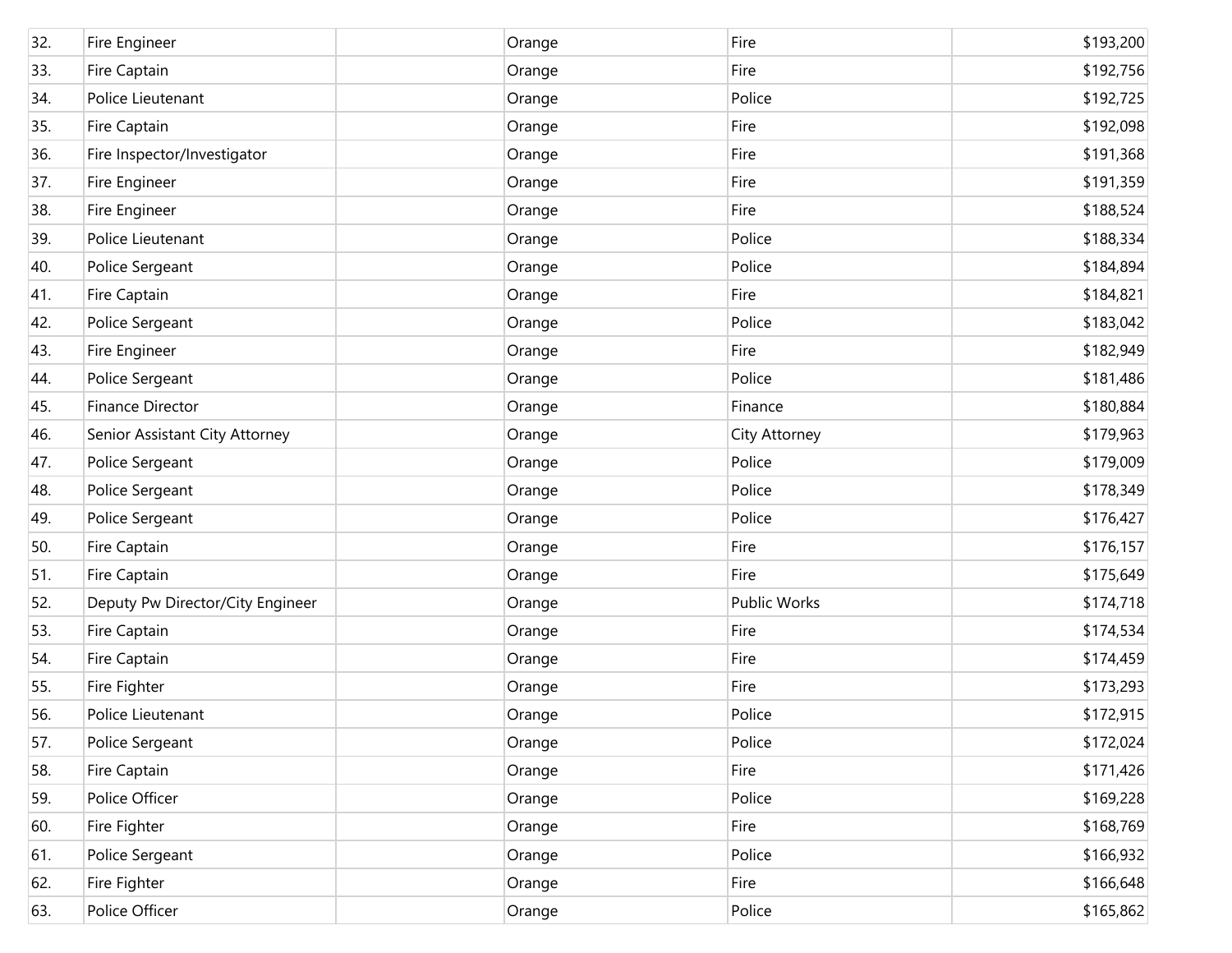| 64. | Community Development Director                | Orange | Community Development        | \$165,122 |
|-----|-----------------------------------------------|--------|------------------------------|-----------|
| 65. | Fire Captain                                  | Orange | Fire                         | \$164,864 |
| 66. | Police Sergeant                               | Orange | Police                       | \$164,515 |
| 67. | Police Sergeant                               | Orange | Police                       | \$163,476 |
| 68. | Senior Assistant City Attorney                | Orange | City Attorney                | \$163,221 |
| 69. | Fire Captain                                  | Orange | Fire                         | \$162,788 |
| 70. | Fire Captain                                  | Orange | Fire                         | \$162,632 |
| 71. | Police Sergeant                               | Orange | Police                       | \$162,503 |
| 72. | Police Officer                                | Orange | Police                       | \$162,468 |
| 73. | Fire Captain                                  | Orange | Fire                         | \$162,062 |
| 74. | Manager Trans Services/City Traffic<br>Eng    | Orange | Public Works                 | \$161,414 |
| 75. | Police Sergeant                               | Orange | Police                       | \$161,077 |
| 76. | Fire Captain                                  | Orange | Fire                         | \$160,987 |
| 77. | Fire Engineer                                 | Orange | Fire                         | \$160,121 |
| 78. | Fire Captain                                  | Orange | Fire                         | \$157,595 |
| 79. | <b>Assistant Community Development</b><br>Dir | Orange | <b>Community Development</b> | \$156,946 |
| 80. | Fire Captain                                  | Orange | Fire                         | \$156,903 |
| 81. | Fire Captain                                  | Orange | Fire                         | \$156,719 |
| 82. | Police Officer                                | Orange | Police                       | \$156,437 |
| 83. | Police Officer                                | Orange | Police                       | \$156,330 |
| 84. | Fire Fighter                                  | Orange | Fire                         | \$156,251 |
| 85. | Police Officer                                | Orange | Police                       | \$156,027 |
| 86. | Fire Engineer                                 | Orange | Fire                         | \$155,305 |
| 87. | Fire Captain                                  | Orange | Fire                         | \$154,879 |
| 88. | Police Officer                                | Orange | Police                       | \$154,510 |
| 89. | Police Officer                                | Orange | Police                       | \$154,422 |
| 90. | Fire Engineer                                 | Orange | Fire                         | \$154,022 |
| 91. | Police Officer                                | Orange | Police                       | \$151,961 |
| 92. | Water Manager                                 | Orange | Public Works                 | \$151,751 |
| 93. | Police Officer                                | Orange | Police                       | \$151,355 |